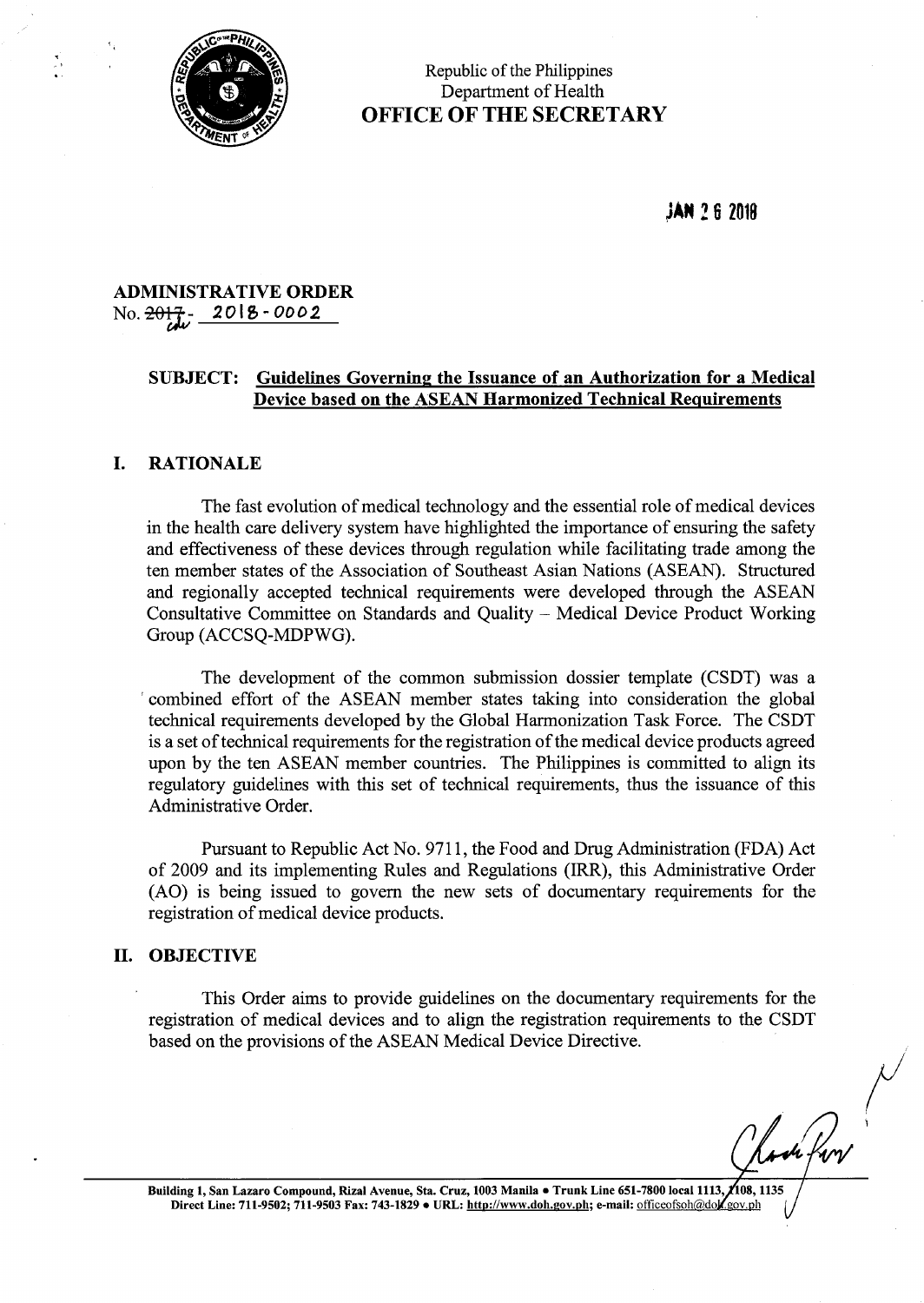#### III. SCOPE

The new documentary requirements shall apply to all medical devices to be sold, imported, exported, manufactured, and used in the Philippines, except in—vitro diagnostic and refurbished medical devices, for which separate Administrative Orders shall be issued.

# IV. DEFINITION OF TERMS

For the purpose of this Administrative Order, the terms below shall be defined as follows:

- 1. Applicant refers to any individual, partnership, corporation, association, and/or organization, either a manufacturer, trader, distributor/importer/ exporter applying for a CMDN, a CMDL, and/or a CMDR as defined below.
- $2.$ Authorization  $-$  refers to any certification issued to the applicant by CDRRHR showing the product has complied on documentary and technical requirements such as Notification and Registration with certificate.
- Center for Device Regulation, Radiation Health and Research (CDRRHR) - $3.$ refers to the regulatory office under the Food and Drug Administration (FDA) of the Department of Health (DOH) that is in charge of the regulation of medical devices in the Philippines.
- $\overline{4}$ . Certificate of Medical Device Notification (CMDN) — refers to the authorization issued for a medical device that complies with all the requirements for Notification of a medical device. The CMDN is issued for medical devices that will fall under class A.
- 5. Certificate of Medical Device Registration (CMDR) — refers to the authorization issued for a medical device that complies with all the requirements for Registration of a medical device. The CMDR is issued for medical devices that fall under classes B, C, and D.
- 6. Certificate of Medical Device Listing  $(CMDL)$  – refers to the authorization issued for a medical device that is intended for research, clinical trial, exhibit, donation, etc. and that is not intended for sale.
- 7. Common Submission Dossier Template (CSDT) - is a set of technical requirements agreed upon by the ten member countries of the ASEAN which shall govern the regulation of medical devices in the ASEAN.
- Country of origin refers to the country where the device is manufactured or 8. where the device has been registered and/or has been issued a market approval prior to distribution in the Philippines.
- Distributor/importer/exporter means any medical device establishment that 9. imports or exports raw materials, active ingredients and/or finished products for its own use or for wholesale distribution to other establishments or outlets,

forde f un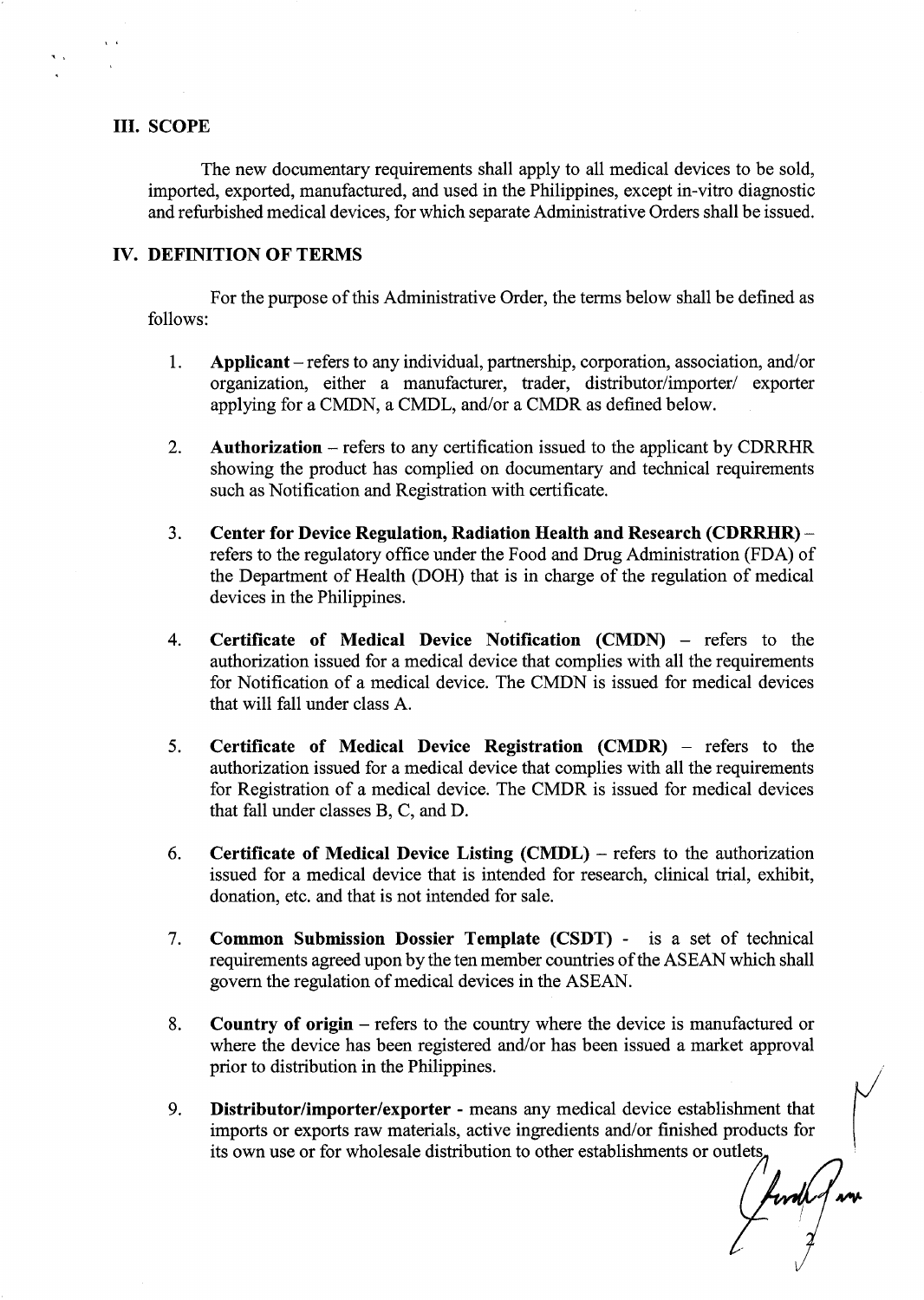- 10. Distributor/wholesaler means any medical device establishment that procures raw materials, active ingredients and/or finished products from local establishments for local distribution on a wholesale basis.
- 11. In-Vitro Diagnostic Medical Device — refers to any reagent, reagent product, calibrator, control material, kit, instrument, apparatus, equipment or system whether used alone or in combination, intended by the manufacturer to be used in-vitro for the examination of specimens, including blood and tissue donation, derived from the human body solely or principally for the purpose of
	- providing information concerning a physiological or pathological state; or a.
	- providing information concerning a congenital abnormality; or  $b$ .
	- determining the safety and compatibility with potential recipients; or  $c_{\cdot}$
	- monitoring therapeutic measures.  $d.$
- 12. Legal Manufacturer —means any foreign medical device establishment with responsibility for the design, manufacture, packaging and labeling of a device before it is placed in the market under his own name, regardless of whether these operations are carried out by that person himself or on his behalf by a third party.
- 13. License to Operate  $(LTO)$  – refers to the authorization issued by the FDA to a person or establishment to operate as a manufacturer, trader, distributor/importer/exporter/wholesaler of medical devices.
- 14. Manufacturer — refers to any medical device establishment engaged in any and all operations involved in the production of a medical device including preparation, processing, compounding, formulating, filling, packing, repacking, altering, ornamenting, finishing and labeling with the end in View of its storage, sale or distribution.
- 15. Medical Device — means any instrument, apparatus, implement, machine, appliance, implant, in vitro reagent and calibrator, software, material or other similar or related article:
	- intended by the manufacturer/product owner to be used, alone or in combination, for human beings for one or more of the specific purpose(s) of
		- diagnosis, prevention, monitoring, treatment or alleviation of disease;
		- diagnosis, monitoring, treatment, alleviation of or compensation for an injury;
		- investigation, replacement, modification, or support of the anatomy or of a physiological process;
		- supporting or sustaining life;
		- control of conception;
		- disinfection of medical devices;
		- providing information for medical or diagnostic purposes by means of in vitro examination of specimens derived from the human body; and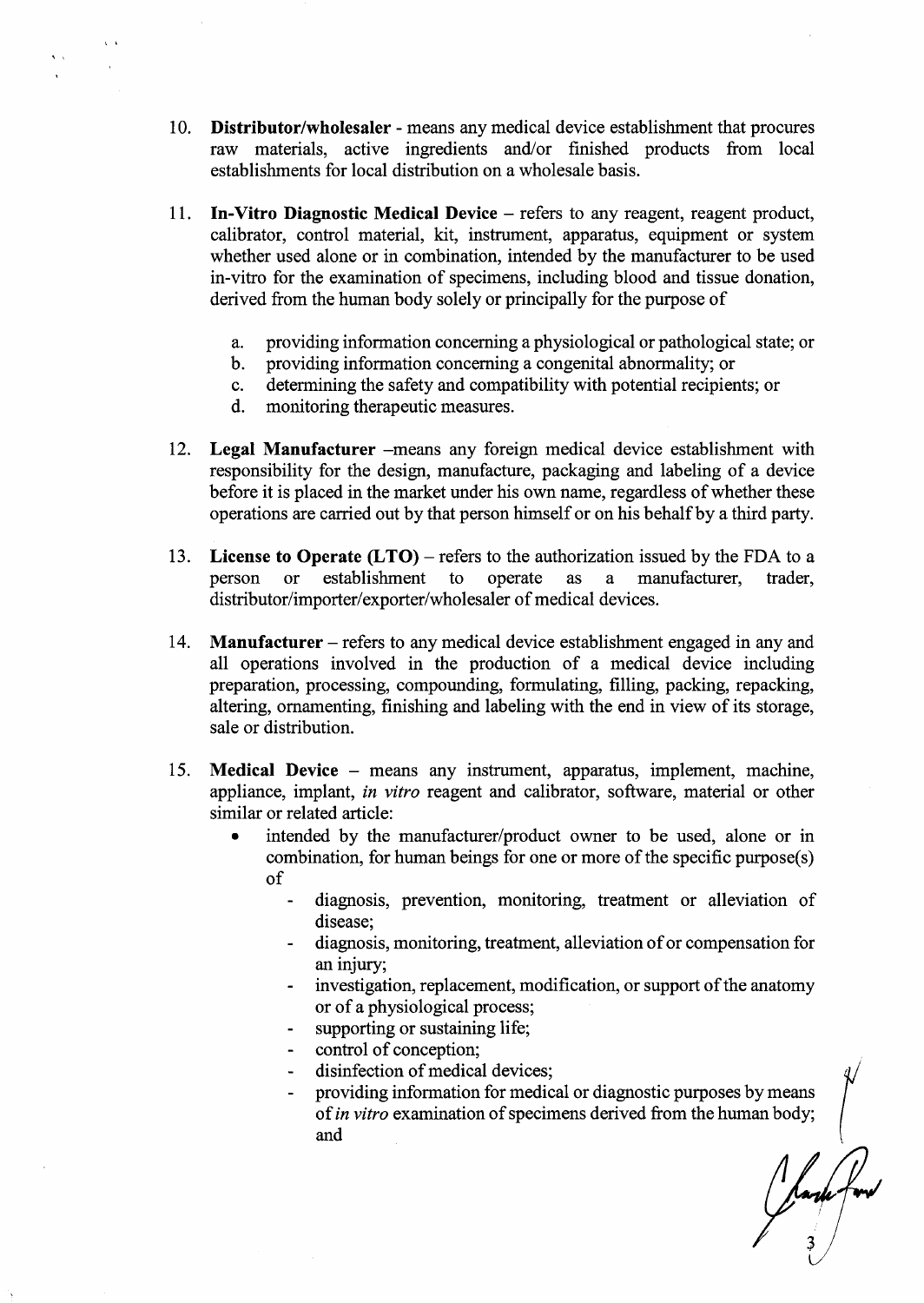- which does not achieve its primary intended action in or on the human body by pharmacological, immunological or metabolic means, but which may be assisted in its intended function by such means.
- 16. Medical Device System is composed of different medical devices wherein each device is essential in the operation of the system.
- 17. Notification  $-$  is the process of seeking authorization to manufacture, import, export, sell and/or distribute Class A medical devices in the Philippines.
- 18. Product Owner —in relation to a medical device, means any person who:
	- a. supplies the medical device under his own name, or under any trade mark, design, trade name or other name or mark owned or controlled by him; and
	- b. is responsible for designing, manufacturing, assembling, processing, labelling, packaging, refurbishing or modifying the medical device, or for assigning to it a purpose, whether those tasks are performed by him or on his behalf.
- 19. Product Standards refers to medical device standards set, formulated, developed, and/or established by any of the following:
	- Bureau of Product Standards (Philippine National Standard),  $a_{\cdot}$
	- International Organization for Standardization (ISO),  $\mathbf{b}$ .
	- International Electrotechnical Commission (IEC), c.
	- Other International Standard Bodies recognized by the DOH, or d.
	- Any foreign standards that may be recognized by the DOH for the purpose e. ofregistration.
- 19. Refurbished Medical Device refers to a medical device that was previously owned and reconditioned for re—sale and meets the safety and performance parameters set by the manufacturer.
- 20. Registration – means the process of approval of an application to register medical device prior to engaging in the manufacture, importation, exportation, sale, offer for sale, distribution, transfer, and where applicable, the use, testing, promotion, advertisement, and/or sponsorship of medical device products.
- 21. Trader — means any local establishment that is a registered product owner of a medical device, procures the raw materials and packing components, and provides the production monographs, quality control standards and procedures, but subcontracts the manufacture of such product to a licensed manufacturer. In addition, a trader may also engage in the distribution and/or marketing of its products.

# V. GENERAL GUIDELINES

1. The classification system of medical devices in this Administrative Order shall follow the classification system as agreed on by the ACCSQ-MDPWG which is rulebased and according to the level of risk listed below: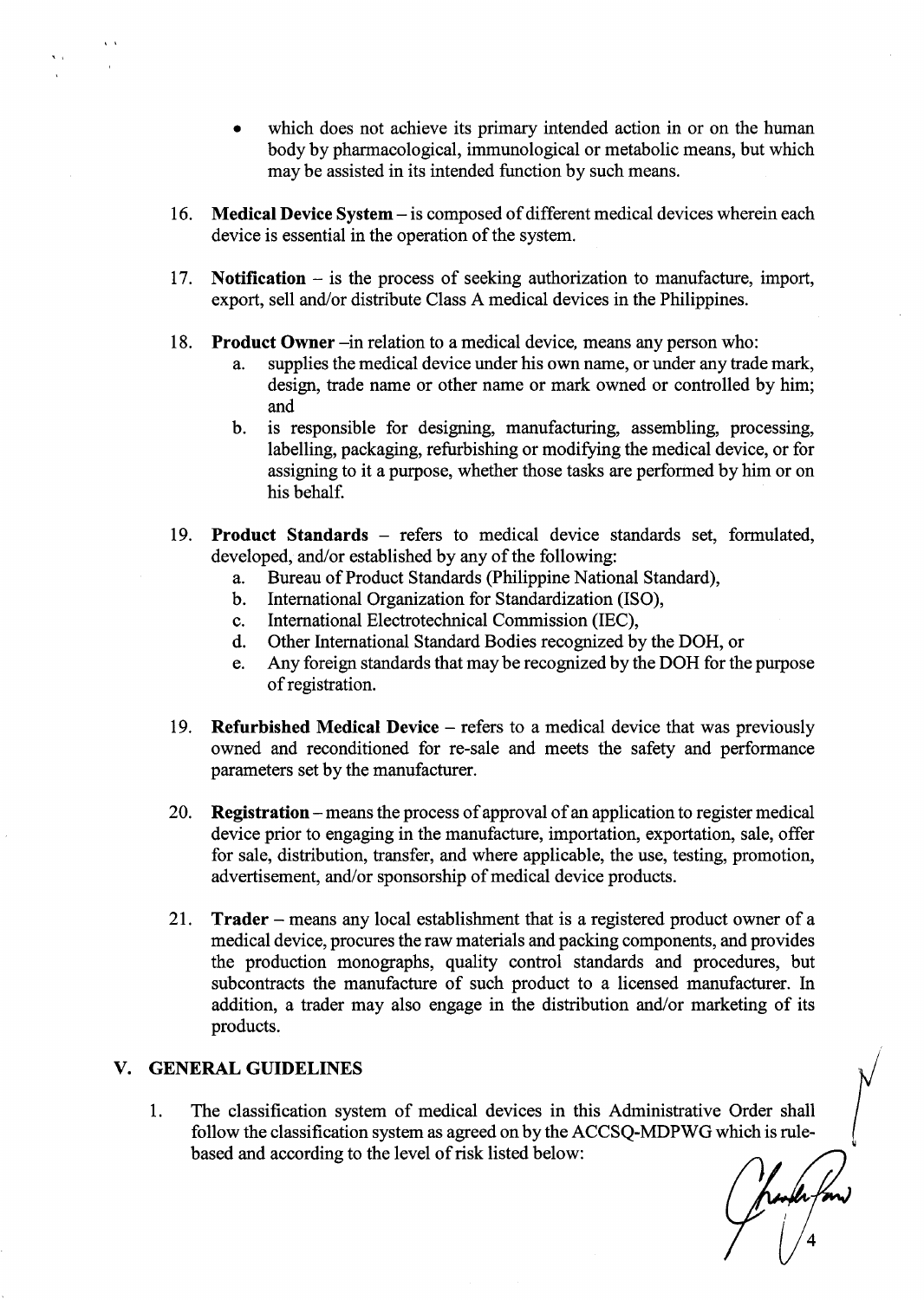| Class        | Risk Level    |
|--------------|---------------|
| A            | Low           |
| B            | Low-moderate  |
| $\mathsf{C}$ | Moderate-high |
| D            | High          |

A guidance document containing the list of medical devices per classification shall be issued. Reclassification of certain devices can be done when the level of risk of the device is changed by a certain incident in the manufacture, distribution or use of the device. This shall be done upon proper consultation with the advisory committee created by the Philippine FDA and/or the ASEAN for this purpose.

- $\overline{2}$ . The applicant shall classify the device based on the list of medical devices per classification issued by the CDRRHR. If the product is not included in the list, the company shall classify the device based on the intended use and on the classification rules of the ASEAN Medical Device Directive. The CDRRHR shall verify the classification made by the applicant and shall reclassify the device if another classification is deemed to be more appropriate.
- All medical devices under class A shall apply for notification of the medical device  $3.$ product, while all medical devices under classes B to D shall apply for registration of the medical device product.
- $\overline{4}$ . The Notification Number or Registration Number shall be issued to the device with an approved CMDN or CMDR. The CMDN and the CMDR shall be valid for five (5) years and shall be renewed every five (5) years after the initial approval.
- The distributor/local manufacturer of the device shall inform the CDRRHR in 5. writing within thirty (30) calendar days in case the distributor/local manufacturer has ceased the production or distribution of such device.
- 6. The list of all approved CMDRs and CMDNs shall be posted in the FDA website.
- 7. Medical devices strictly for research, clinical trial, exhibit, and/or donated brand new medical devices are exempted from Notification and Registration. However, the researcher, institution, and/ or user of such devices shall apply for a Certificate of Medical Device Listing.
- 8. The CDRRHR reserves the right to ask for any other requirements not indicated in this Order but deemed necessary to support the reliability and authenticity of the submitted documents and safety of the medical device product; or that may arise based on the submitted compliance documents.
- 9. Disapproved applications shall be returned to the applicant. In case the applicant does not claim the disapproved applications within 90 calendar days, the application documents shall be destroyed and discarded.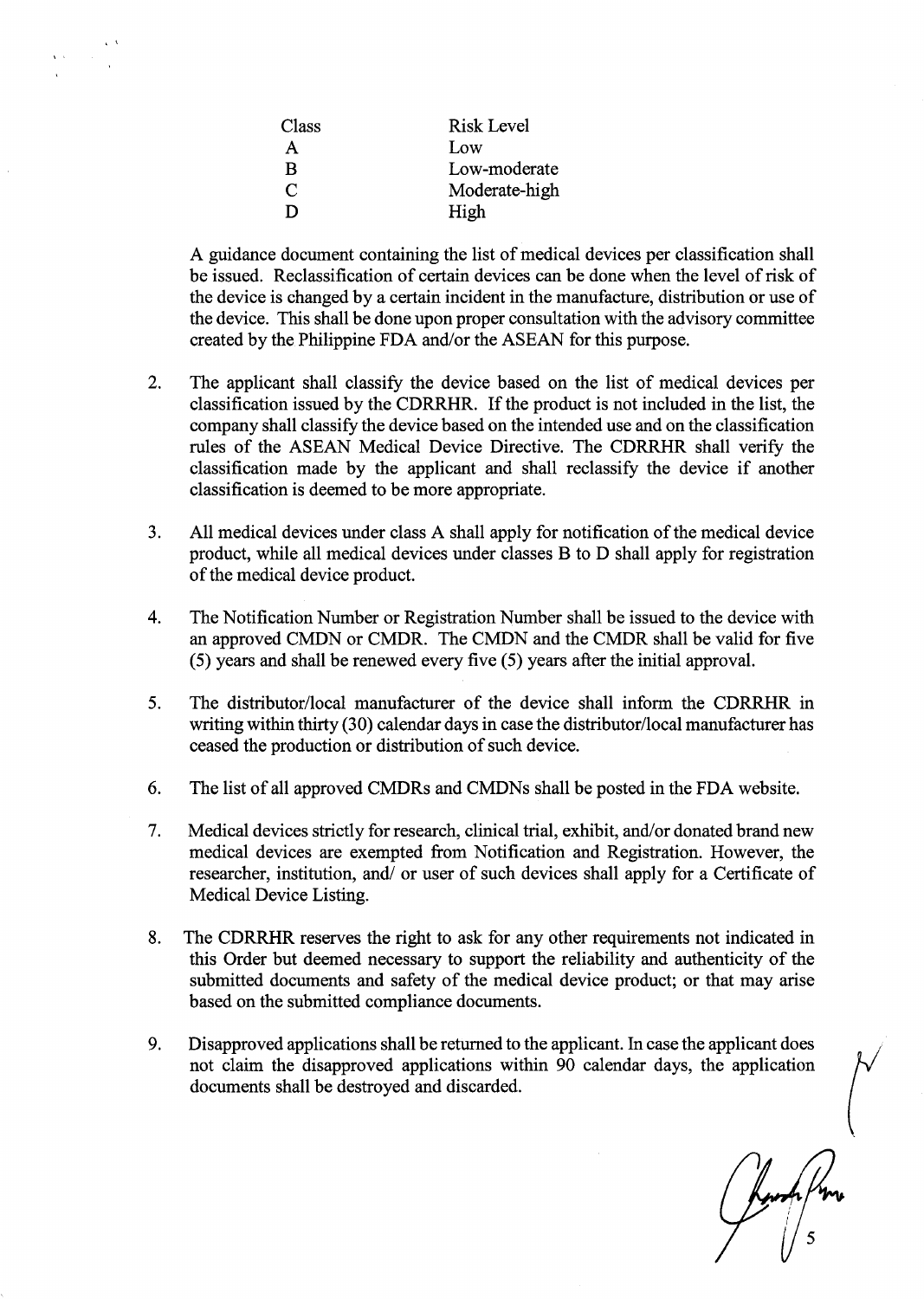### VI. SPECIFIC GUIDELINES

- 1. An application shall be made separately for each specific medical device. In case of the following conditions, only one application can be filed; however, separate certificates of product registration shall be issued:
	- a. a medical device with accessories wherein the accessories are intended to be sold separately,
	- b. a medical device, owned by the same legal manufacturer, that is manufactured in different manufacturing plants and will be both distributed at the same time in the Philippine market,
	- c. a medical device system where the use of one part of the system is needed to be used together with all or any part of the system,
	- (1. medical devices with the same intended use and the same manufacturing process but differ in one or more raw materials,
	- 6. medical devices with the same intended use and the same manufacturing process but differ in the design,
	- f. medical devices with the same raw materials but differ in types or shapes resulting in different specific intended use.
	- 2. The registration fee for application meeting the abovementioned condition/s shall be equivalent to the total registration fee for all the individual products that will be registered.

### VII. PROCEDURALGUIDELINES

- A. Initial
	- 1. All applications with deficiencies shall be given a one-time compliance period of a maximum of ninety (90) calendar days. If the deficiencies were not complied during the compliance period, the application shall be considered disapproved. However, the applicant may opt to submit a reapplication within sixty (60) calendar days after the disapproval. If no compliance is received within the set compliance period, the application shall be automatically considered disapproved.
	- 2. Product labels of the medical devices with issued CMDR or CMDN shall have the following national labeling requirements prior to sale and distribution:
		- a. Name and address of the importer
		- b. Name and address of the distributor (if exclusive distributor)
		- c. CMDN number or CMDR number.
	- 3. Documentary Requirements
		- a. The list of requirements for the Notification of Class A medical devices & Registration of Classes B, C and D medical devices are as follows (attached as Annexes):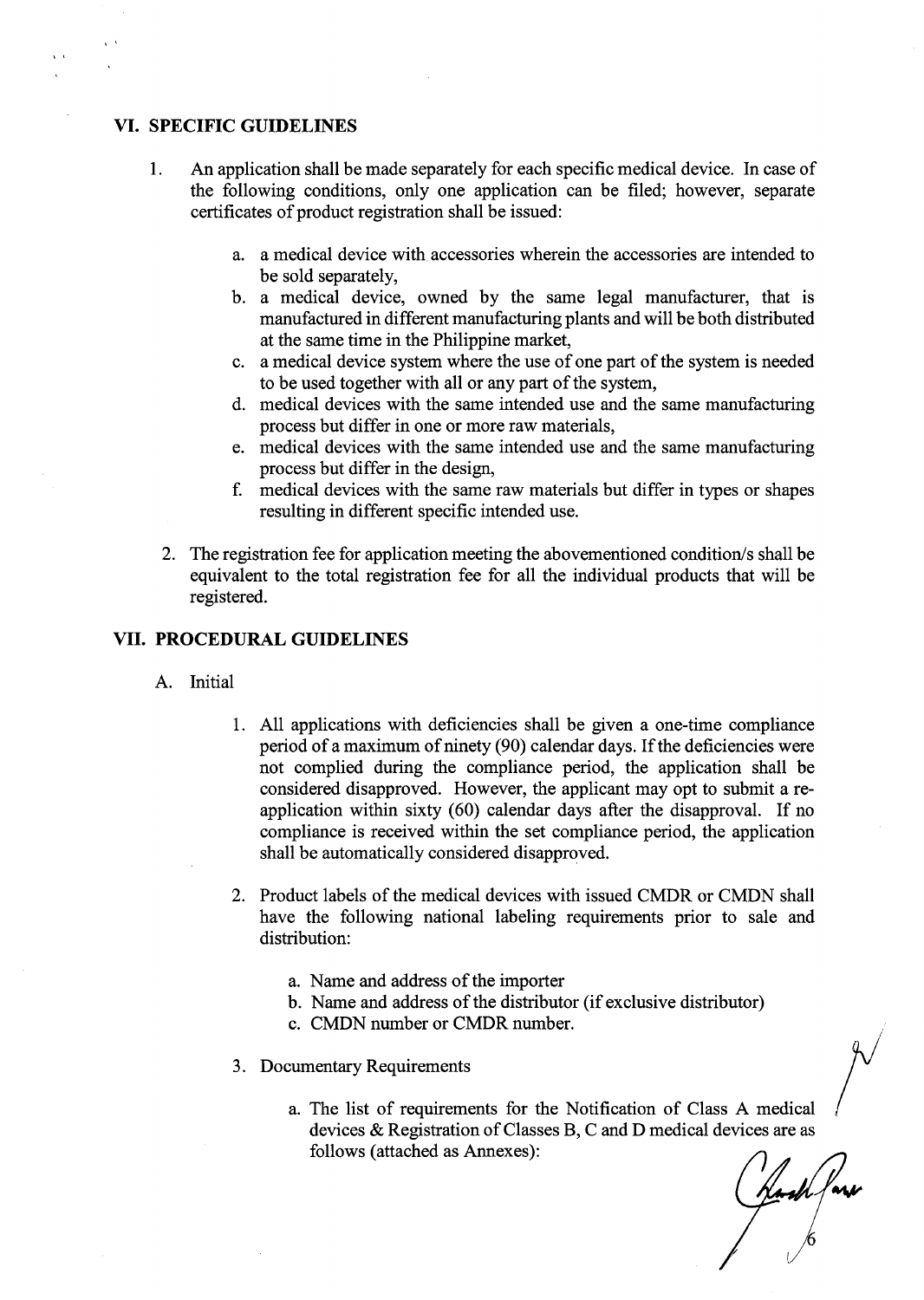- a.1 Annex A Legal Requirements for Application for the Notification of Medical Devices under Class A and Registration of Medical Devices under Classes B, C and D
- a.2 Annex B Technical Requirements for Application for the Notification of Medical Devices under Class A
- a.3 Annex C Technical Requirements for the Initial Registration of Medical Devices under Class B in Accordance with the CSDT Template
- a.4 Annex D Technical Requirements for the Initial Registration of Medical Devices under Class C in Accordance with the CSDT Template
- a.5 Annex E Technical Requirements for the Initial Registration of Medical Devices under Class D in Accordance with the CSDT Template
- b. The CDRRH reserves the right to ask for additional documents not indicated in this Order that may arise based on the submitted compliance documents
- 4. The application shall be evaluated within one hundred eighty (180) days upon filing of the applications. All applications that do not comply with the technical requirements shall be notified through a letter and shall be given a one-time chance to correct the deficiencies within ninety (90) days. If the applicant still fails to comply with the requirements, he/she will be given a chance to re-apply, with a corresponding fee, and to submit the complete compliance documents within sixty (60) days. Failure to comply with the required documentation within the given period shall be a ground for disapproval of the application.

#### B. Renewal

- 1. The filing for the renewal of the certificates of registration or notification shall be accepted within ninety (90) calendar days prior to the expiry date of the CMDR or CMDN.
- 2. Applications for renewal of certificates of registration or notification filed after the validity date shall be fined with the corresponding penalty in accordance with the existing rules and regulations on fees and charges.
- 3. An application for renewal of CMDR filed after one hundred twenty (120) calendar days after its expiration shall not be accepted and shall be considered an initial application. The distribution and sale of that medical device shall automatically stop until such time that the certification of product registration have been approved. The applicant can opt, however, to request the retention of the product registration/notification number.
- 4. The application for renewal shall be evaluated within thirty (30) days upon filing of the application. All applications that do not comply with the technical requirements shall be notified through a letter and shall be given a one-time chance to correct the deficiencies within thirty (30) days.

n<br>Inn 7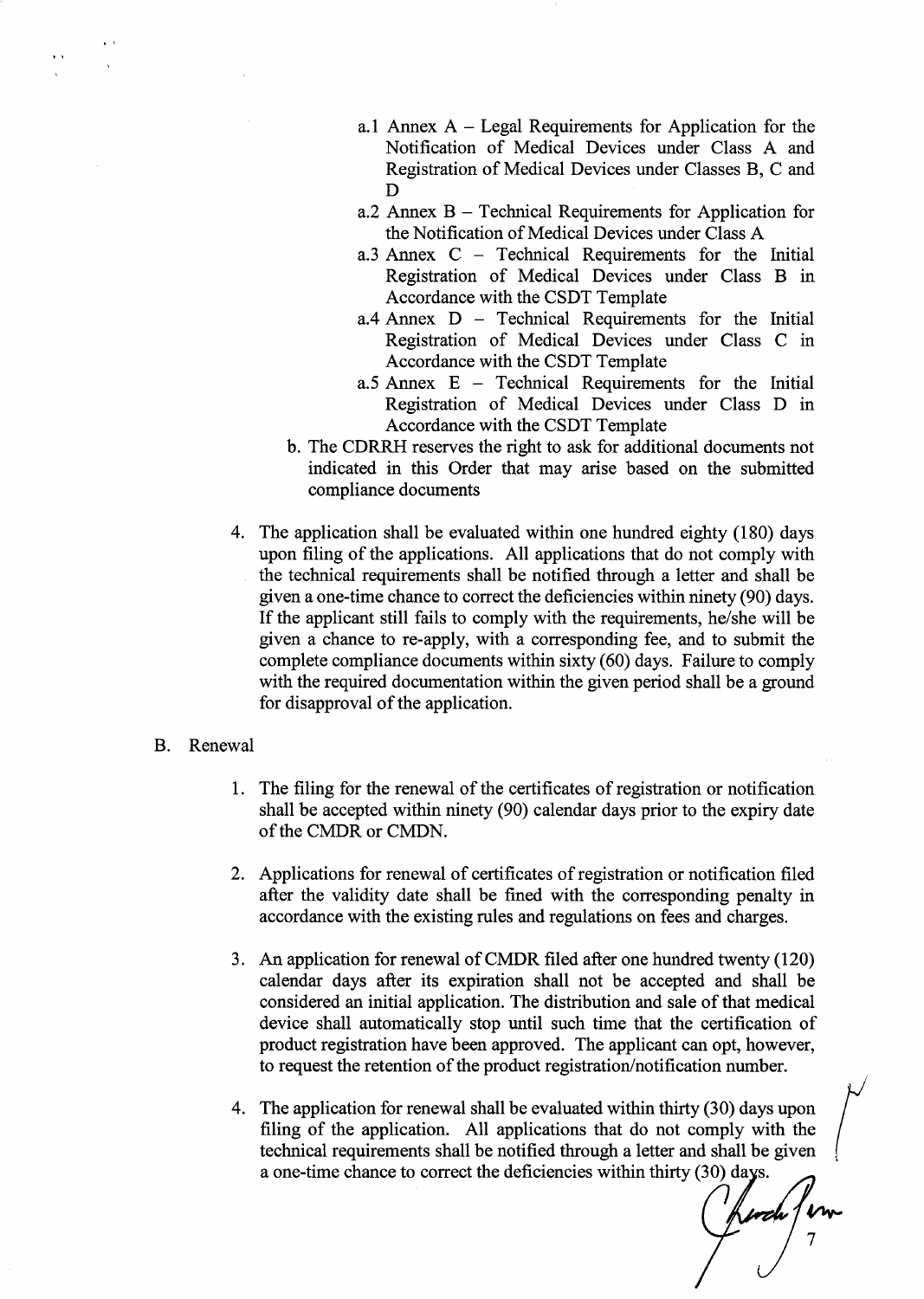- 5. The requirements for the renewal are attached as Annex F, Requirements for the Renewal of Notification/Registration of Medical Devices for all classifications.
- C. Medical Device Listing
	- 1. The filing of application for Medical Device Listing should be made prior to the importation of the medical devices.
	- 2. The list of requirements for Medical Device Listing are attached as Annex G, Requirements for the Application of Medical Device Listing.

## VIII. FEES AND CHARGES

The schedule of fees and charges shall follow DOH AO No. 50 s. 2001 and its amendments and revisions.

# IX. PHASES OF IMPLEMENTATION

This A0 shall cover initially all registrable products listed in FDA Memorandum Circular No. 2014-005: "Updated List of Medical Devices required to be registered prior to sale, distribution and use" and its amendments; the Notification of all class A medical devices; and the Medical Device Listing. The CDRRHR shall release the list of medical devices per classification based on the classification set forth in the ASEAN Medical Device Directive.

The requirement of registration for all medical devices not indicated in the list of registrable medical devices shall be implemented in phases. The schedule of implementation shall be issued in separate memoranda. The phases are listed as follows:

- 1. Phase 1: Notification ofClass B, C and D that are non-registrable medical devices based on FDA Memorandum Circular No. 2014-005.
- 2. Phase 2: Registration of Class D (Notification of Class D shall cease during this phase)
- 3. Phase 3: Registration of Class B and Class C (Notification of classes B and C shall cease during this phase)

# X. SANCTIONS

The following are the grounds for disapproval, cancellation, revocation and/or non-renewal of a CMDN and a CMDR:

- l. The manufacture, sale, offer for sale, or transfer of a medical device that does not meet all the requirements of safety and effectiveness;
- 2. Misrepresentation or concealment of significant data or information about the product sought to be registered;
- 3. Alteration, mutilation, destruction, obliteration, or removal of any part of a label'

,<br>Ind 8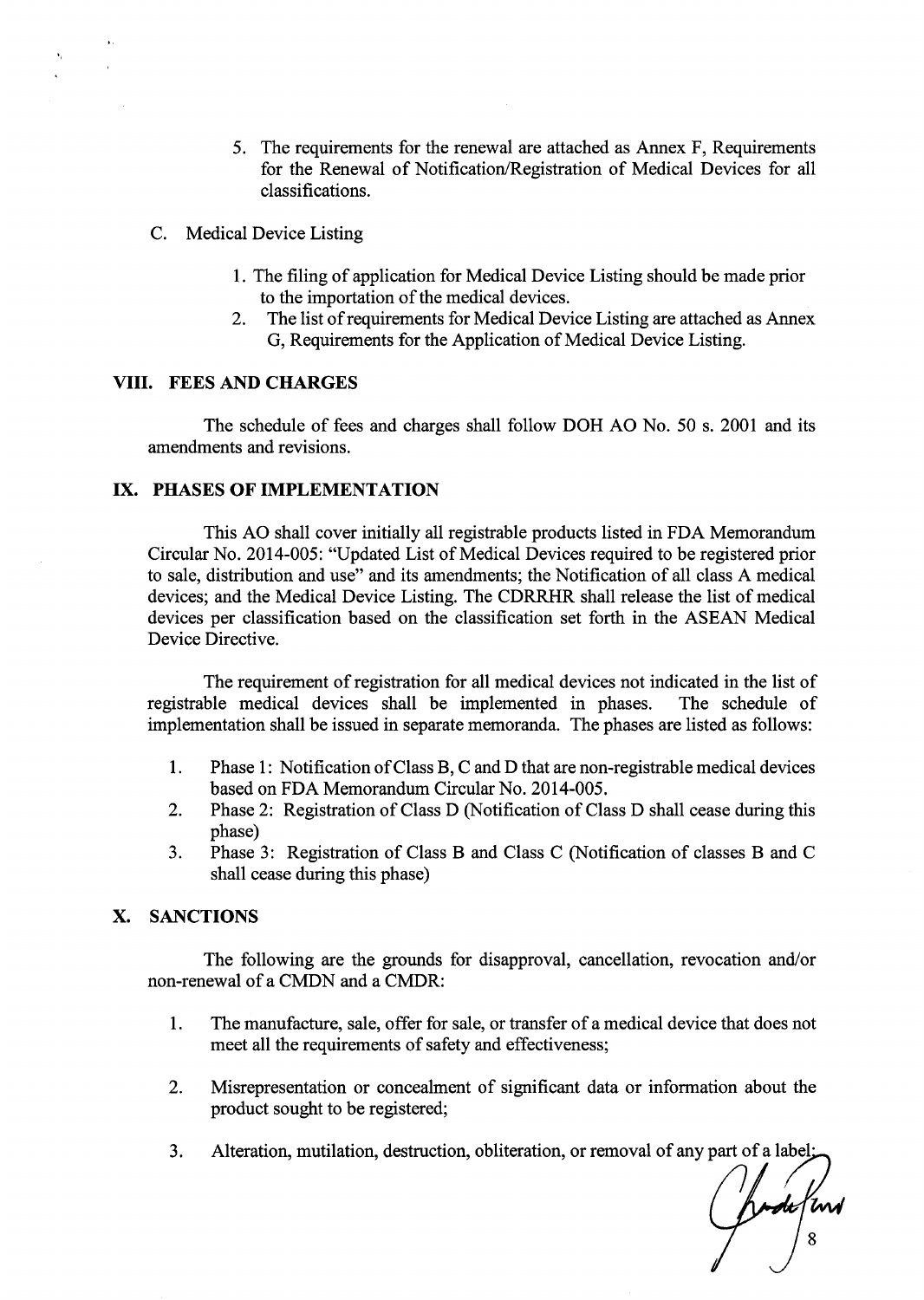- 4. A medical device that has a biological, chemical or physical property that may cause an unacceptable health risk;
- 5. Submission of falsified document(s);
- 6. Alteration or falsification of an issued CMDN or CMDR.

The sanctions herein are in addition to the appropriate sanctions listed in the FDA Act of 2009 and its Implementing Rules and Regulations.

#### XI. MOTION FOR RECONSIDERATION/APPEAL

The procedure for the filing of Motion for Reconsideration or Appeal shall be in accordance with the provisions stipulated in Republic Act 9711 and its Implementing Rules and Regulations.

#### XII. CONFIDENTIALITY OF INFORMATION

Any officers and employees of CDRRHR shall not make public or use for their own personal gain any trade secret or proprietary information which they obtain or become familiar with during the course of their official duties. Any official who violates this provision shall be dealt with in accordance with the Code of Conduct for Public Officials.

### XIII. SEPARABILITY CLAUSE

If any portion or provision of this Order is declared invalid or unenforceable or unconstitutional, the validity or enforceability of the remaining portions or provisions shall not be affected, and this Order shall be construed as if it did not contain the particular invalid or enforceable or unconstitutional portion or provision.

### XIV. REPEALING CLAUSE

FDA Memorandum Circular No. 2014-005, Updated List of Medical Devices required to be registered prior to sale distribution and use, and all other issuances inconsistent with the provision of this Order are hereby repealed or modified accordingly.

### XV. EFFECTIVITY

This AO shall take effect fifteen (15) days following the completion of its publication in two (2) newspapers of general circulation and filing of three (3) copies hereof to the University of the Philippines Office of the National Administrative Register (UP ONAR).

The implementation of the registration of medical devices following the new set ofregulatory requirements shall be one (1) year after the effectivity ofthis Administrative Order.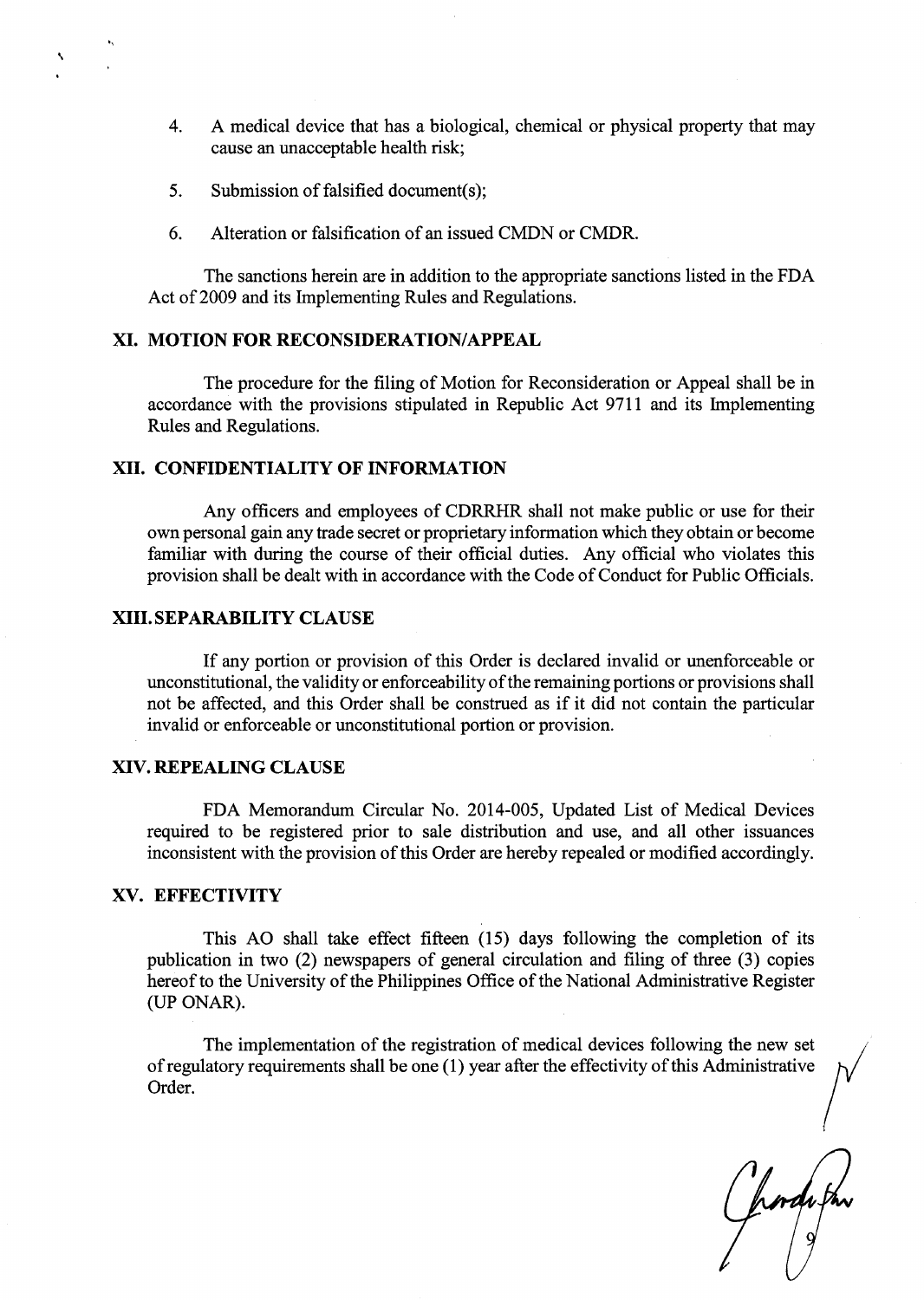The CDRRHR may allow the voluntary submission of applications using the new set of requirements earlier than the indicated implementation of this guidelines.

 $\mathcal{A}^{\mathcal{A}}$ 

J.

UQUE III, MD, MSc Seeretary of Health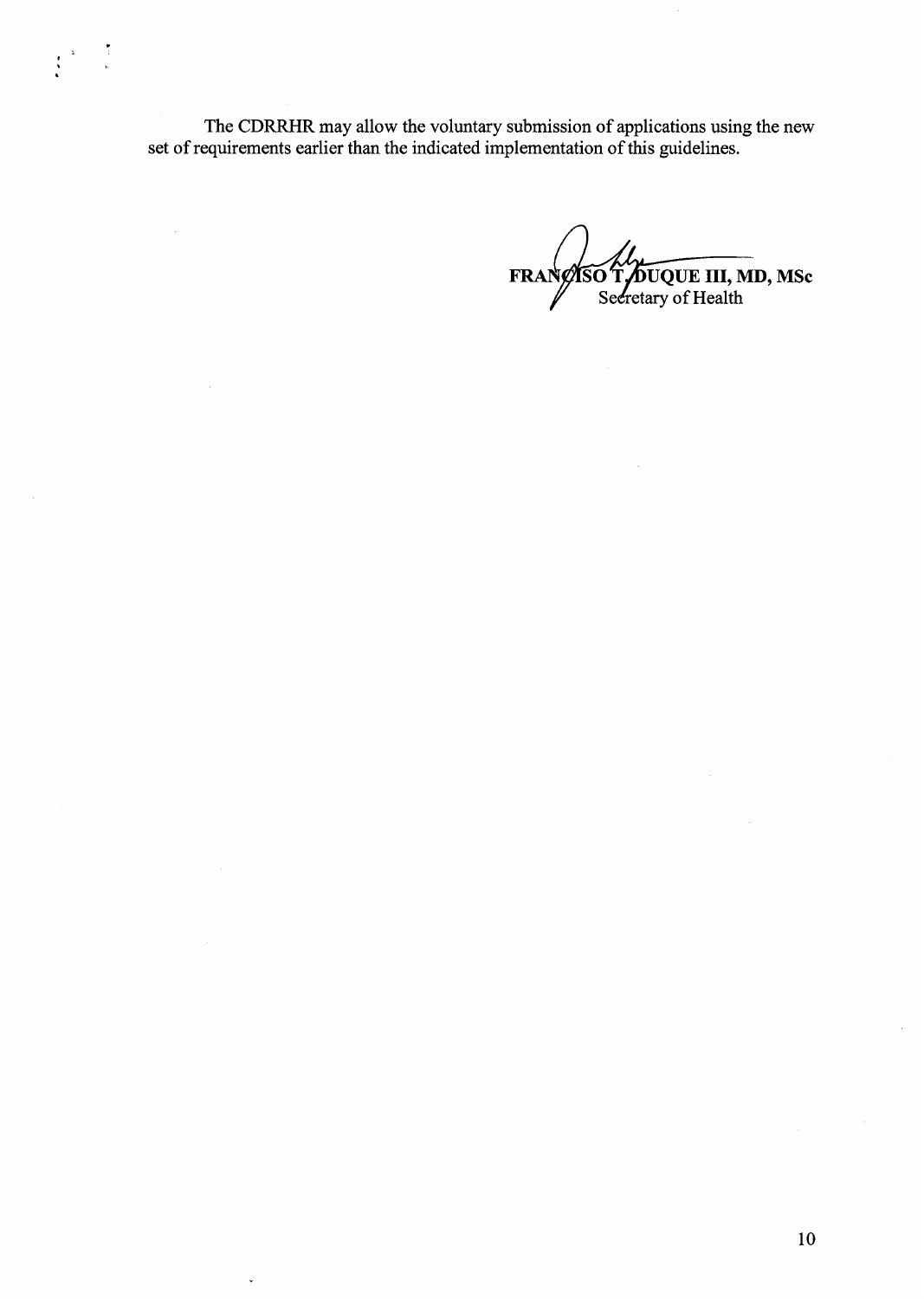# ANNEX A

## Legal Requirements for Application for the Notification of Medical Devices under Class A and Registration of Medical Devices under Classes B, C and D

- 1. Notarized Application Form (Annex G or H)
- 2. Payment
- 3. Copy of Letter of Authorization. For imported medical devices, the copy of the Letter of Authorization shall be accompanied by an original copy of a notarized declaration from the legal manufacturer or product owner attesting that the authorization is true and correct.
- $4.$ A government  $-$  issued certificate attesting to the status of the Manufacturer with regard to the competence and reliability of the personnel and facilities, a Quality Systems Certificate of approval, or a compliance certificate for ISO 13485. For imported medical devices, the copy of the certificate shall be accompanied by an original copy of a notarized declaration from the legal manufacturer or product owner attesting that the certificate is true and correct.
- 5. For imported medical devices, the Certificate of Product Notification, Certificate of Product Registration, or any equivalent document attesting to the safety and effectiveness of the device issued by the regulatory agency or accredited notified body in the country of origin. The copy of the certificate shall be accompanied by an original copy of a notarized declaration from the legal manufacturer or product owner attesting that the certificate is true and correct.
- 6. Colored picture of the device from all sides. However, the CDRRHR can require a representative sample or commercial presentation for verification purposes.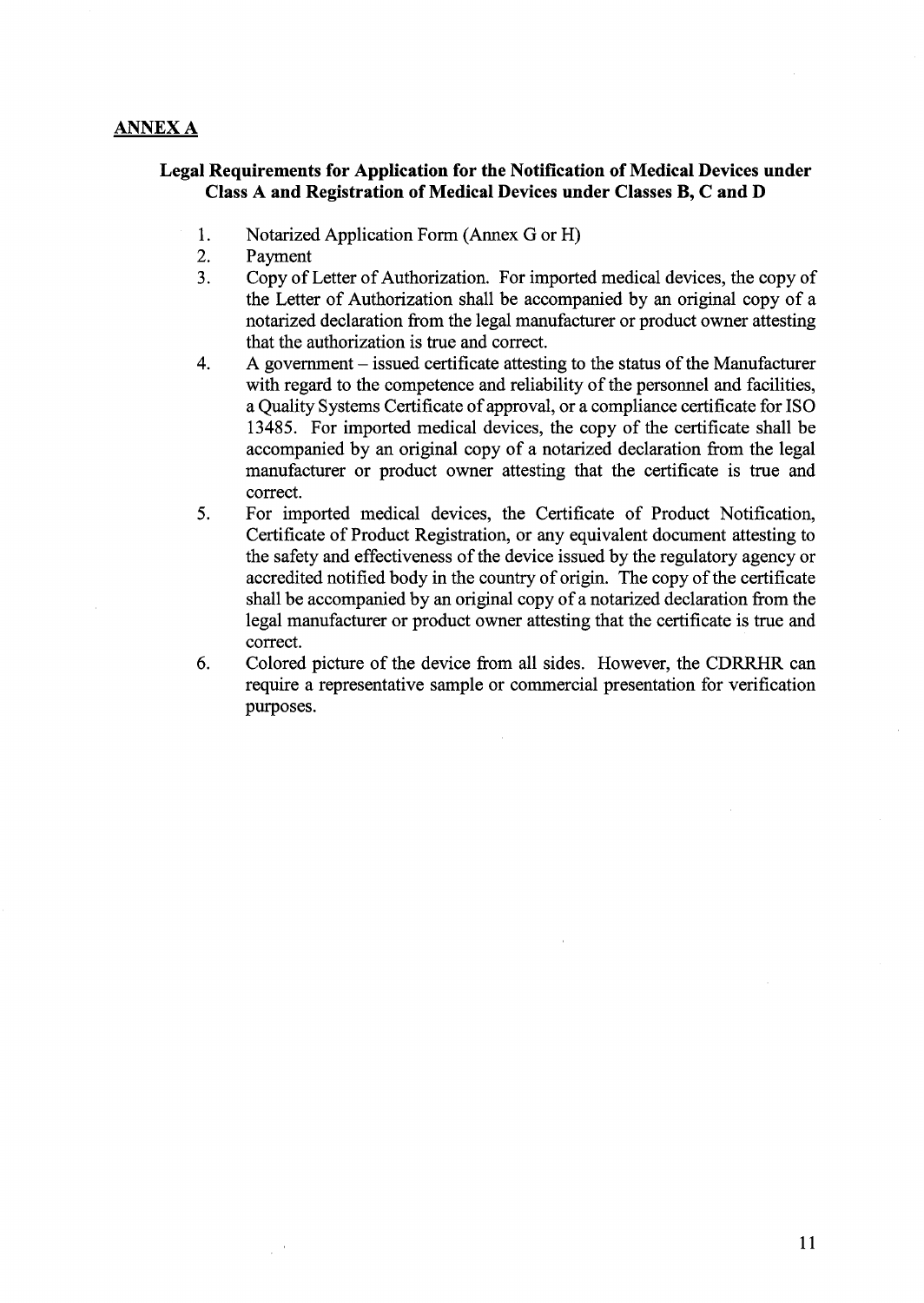# ANNEX B

# Technical Requirements for Application for the Notification of Medical Devices under Class A

- 1. Device description consisting of the following:
	- a. Intended use
	- Instruction for use
	- 0. List of all raw materials
	- d. Technical specification of the finished product
	- e. List of reference codes, sizes, colors, models and variance, whichever is applicable.
- 2. Certificate of Conformity (issued by government agency dealing with metrology) on the aspect of manufacture relating to metrology for devices with measuring functions, if applicable
- 3. Declaration of Conformity (self declaration by the manufacturer) with product standards, if applicable
- 4. Clear and complete colored pictures of label from all sides of the packaging (loose label or artworks of all layers of packaging)
- 5. Declaration of shelf life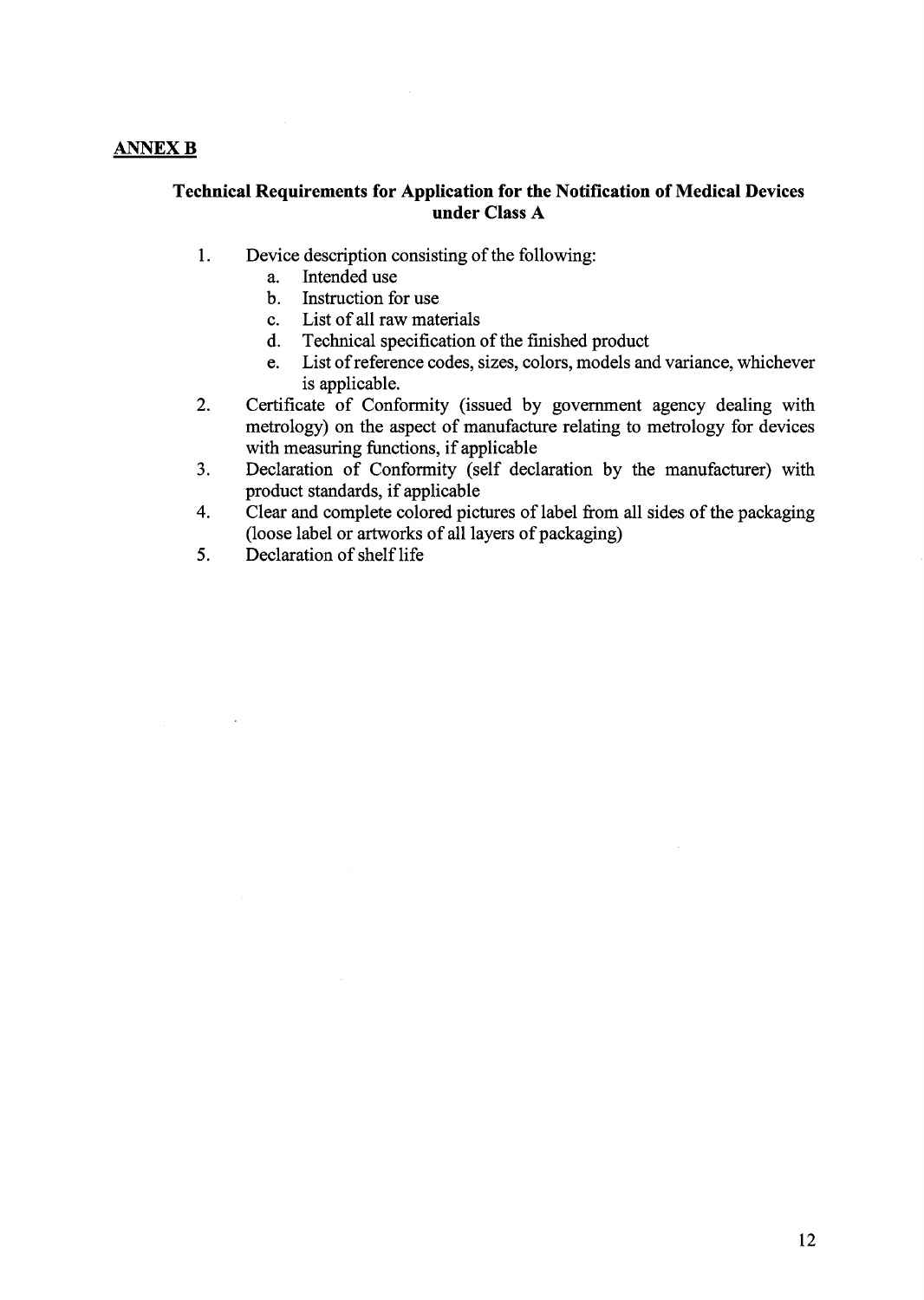# ANNEX C

# Technical Requirements for the Initial Registration of Medical Devices under Class B in Accordance with the CSDT Template

- 1. Executive Summary. The executive summary shall include the following information:
	- a. an overview, e.g., introductory descriptive information on the medical device, the intended uses and indications for use of the medical device, any novel features and a synopsis of the content of the CSDT;
	- b. the commercial marketing history;
	- the intended uses and indications in labeling; c.
	- $d$ . the list of regulatory approvals or marketing clearances obtained;
	- the status of any pending request for market clearance; and e.
	- f. the important safety/performance related information.
- 2. Relevant essential principles and method/s used to demonstrate conformity, if applicable. (See Annex K)
- 3. Device description with the following information:
	- Intended Use  $\mathbf{a}$ .
	- $\mathbf b$ . Indications of use
	- Instruction for use c.
	- $d.$ Contraindications
	- Warnings e.
	- f. Precautions
	- Potential adverse effects g.
	- $h$ . Alternative therapy (practices and procedures)
	- Materials. A description of the materials of the device and their i. physical properties to the extent necessary to demonstrate conformity with the relevant Essential Principles. The information shall include complete chemical, biological and physical characterization of the materials of the device.
	- Other Relevant Specifications to include the following:  $\mathbf{i}$ .
		- j.l The functional characteristics and technical performance specifications of the device including, as relevant: accuracy, sensitivity, specificity of measuring and diagnostic medical devices, reliability, and other factors
		- j.2 If applicable, other specifications including chemical, physical, electrical, mechanical, biological, software, sterility, stability, storage and transport, and packaging.
	- k. Other Descriptive Information to demonstrate conformity with the relevant Essential Principles (e.g. biocompatibility category for the finished medical device)
- 4. Summary of Design Verification and Validation Documents:

The validation documents shall consist of the following:

- a. Declaration/Certificates of Conformity to the product standards issued by the manufacturer
- b. Summaries or reports of tests and evaluation based on other standards, manufacturer methods and tests, or alternative ways of demonstrating compliance, such as a listing of and conclusions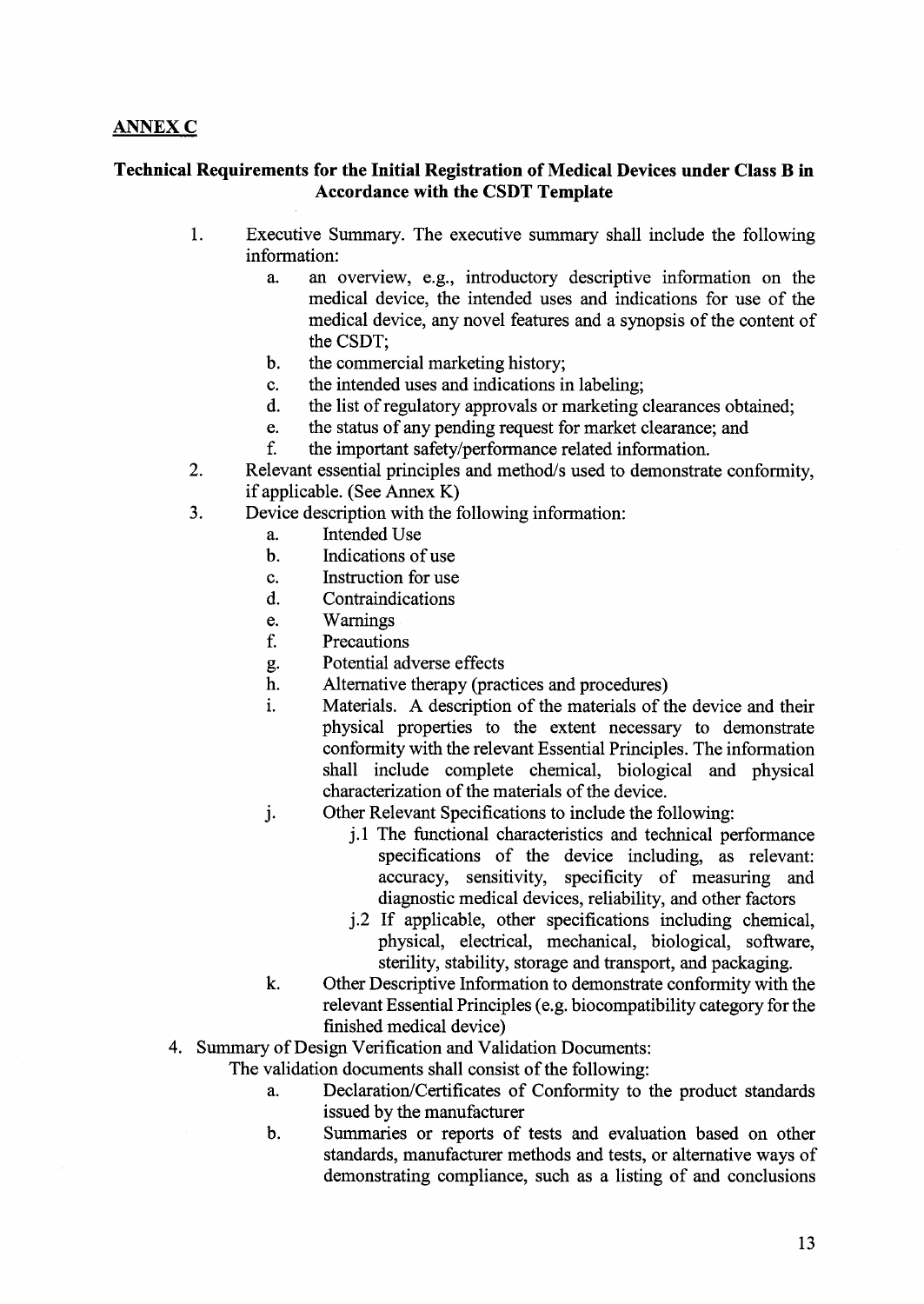drawn from published reports that concern the safety and performance of aspects of the medical device with reference to the Essential Principles;

- 0. Data summaries or tests reports and evaluations covering the following appropriate test reports, whichever is applicable:
	- c.1 Engineering test
	- c.2 Laboratory test
	- c.3 Biocompatibility test
	- c.4 Animal Test
	- c.5 Simulated Use
	- c.6 Software Validation
	- c.7 Pre-clinical studies
- Clear and complete colored pictures of label in all angles of the packaging (loose label or artworks of all layers of packaging)
- 6. Risk Analysis to include the results
- 7. Physical Manufacturer information
	- a. Manufacturing process, including quality assurance measures. This should include the manufacturing methods and procedures, manufacturing environment or conditions, facilities and controls. The information may be presented in the form of a process flow chart showing an overview of production, controls, assembly, final product testing, and packaging of finished medical device.

b. A brief summary of the sterilization method should be included.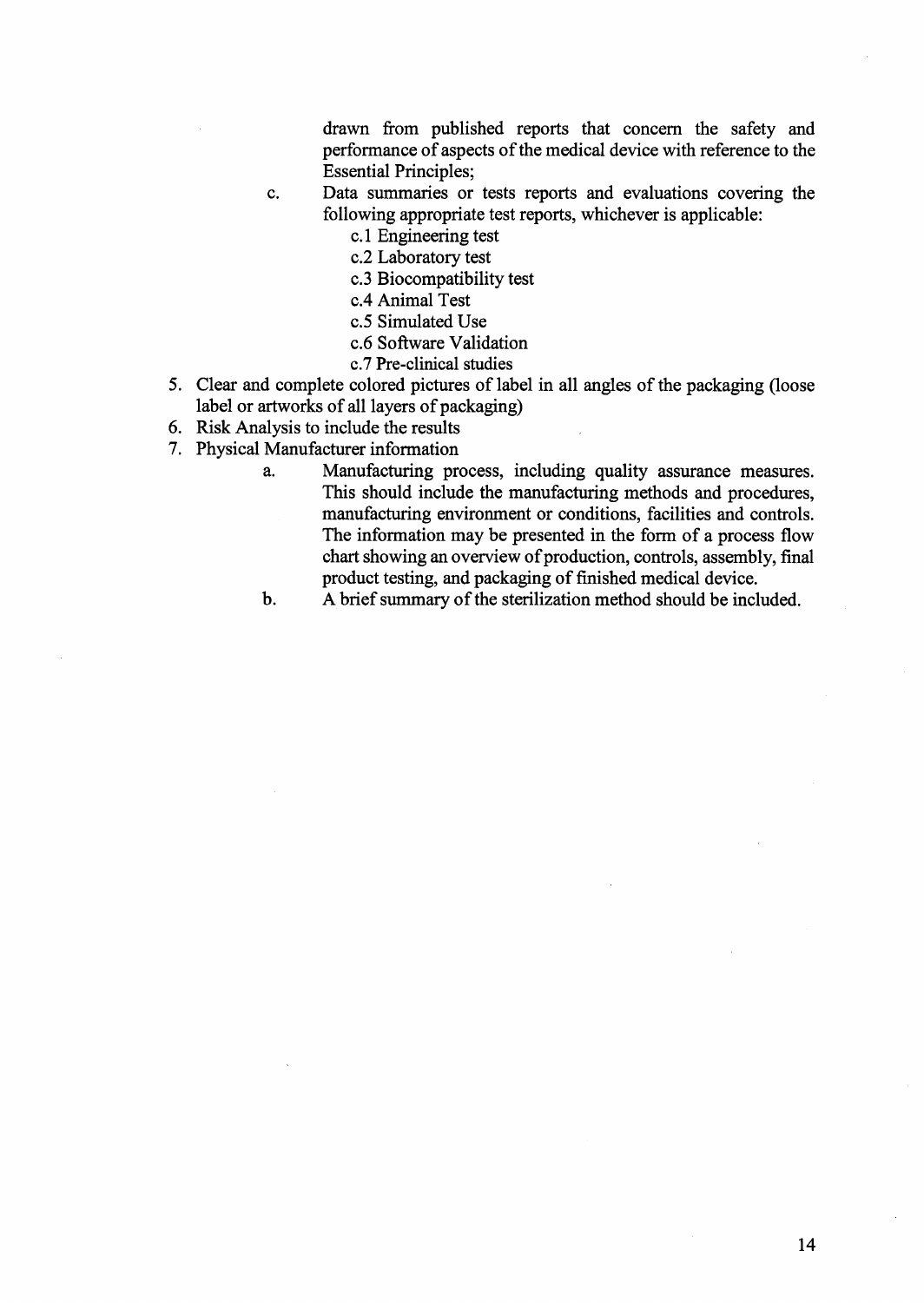# ANNEX D

# Technical Requirements for the Initial Registration of Medical Devices under Class C in Accordance with the CSDT Template

- 1. Executive Summary. The executive summary shall include the following information:
	- a. an overview, e.g., introductory descriptive information on the medical device, the intended uses and indications for use of the medical device, any novel features and a synopsis of the content of the CSDT;
	- **.** the commercial marketing history;
	- the intended uses and indications in labeling; c.
	- $d$ . the list of regulatory approvals or marketing clearances obtained;
	- $\mathbf{e}$ . the status of any pending request for market clearance; and
	- the important safety/performance related information.  $f_{\cdot}$
- 2 Relevant essential principles and method/s used to demonstrate conformity, if applicable. (See Annex K)
- 3. Device description with the following information:
	- Intended use a.
		- $\mathbf b$ . Indications of use
		- c. Instruction for use
		- d. Contraindications
		- Warnings e.
		- $f<sub>r</sub>$ Precautions
		- Potential adverse effects g.
		- h. Alternative therapy (practices and procedures)
		- Materials. A description of the materials of the device and their i. physical properties to the extent necessary to demonstrate conformity with the relevant Essential Principles. The information shall include complete chemical, biological and physical characterization of the materials of the device.
		- Other Relevant Specifications to include the following:  $\mathbf{i}$ .
			- j.1 The functional characteristics and technical performance specifications of the device including, as relevant: accuracy, sensitivity, specificity of measuring and diagnostic medical devices, reliability, and other factors
			- j.2 If applicable, other specifications including chemical, physical, electrical, mechanical, biological, software, sterility, stability, storage and transport, and packaging.
		- Other Descriptive Information to demonstrate conformity with the k. relevant Essential Principles (e.g. biocompatibility category for the finished medical device)
- 4. Summary of Design Verification and Validation Documents:

The validation documents shall consist of the following:

- a. Declaration/Certificates of Conformity to the product standards issued by the manufacturer
- b. Summaries or reports of tests and evaluation based on other standards, manufacturer methods and tests, or alternative ways of demonstrating compliance, such as a listing of and conclusions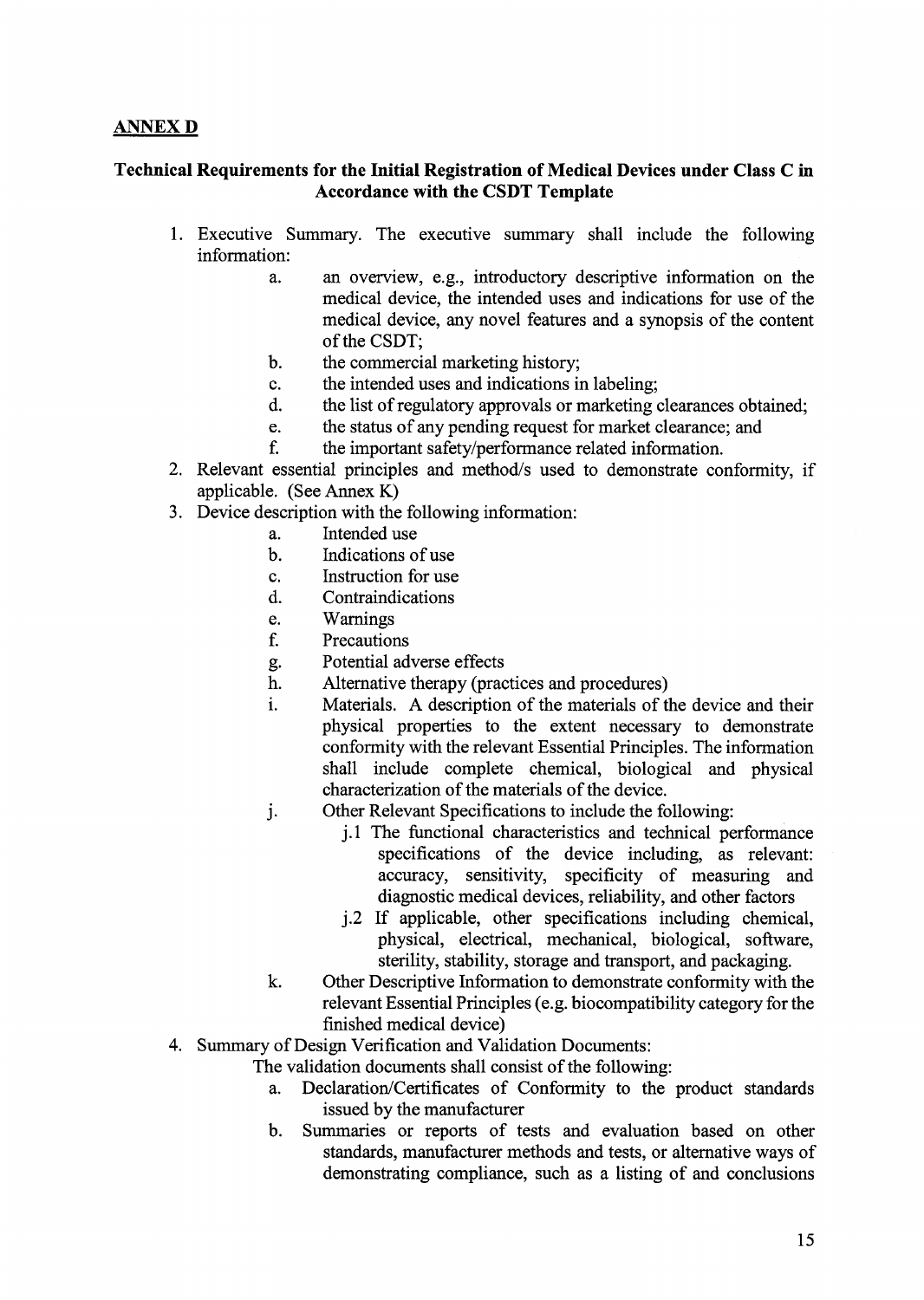drawn from published reports that concern the safety and performance of aspects of the medical device with reference to the **Essential Principles;** 

- C. data summaries or tests reports and evaluations covering the following appropriate test reports, whichever is applicable:
	- c.l Engineering test
	- c.2 Laboratory test
	- c.3 Biocompatibility test
	- c.4 Animal Test
	- 05 Simulated Use
- d. Clinical evidence for the following:
	- d.1 Implantable devices
	- d.2 Newly introduced devices
	- d.3 Devices incorporating new materials coming into contact with the patient.
	- d.4 Existing materials applied in a body part not previously exposed to that material, and for which no prior chemical experience exists.
	- d.5 An existing device that is modified and the modification might affect safety and effectiveness.
- 6. Software validation studies, if applicable.
- f. Biological evaluation, if applicable.
- 5. Clear and complete colored pictures of label from all sides of the packaging (loose label or artworks of all layers of packaging)
- 6. Risk assessment consisting of risk analysis, evaluation and reduction measures.
- 7. Physical Manufacturer information
	- a. Manufacturing process, including quality assurance measures. This should include the manufacturing methods and procedures, manufacturing environment or conditions, facilities and controls. The information may be presented in the form of a process flow chart showing an overview of production, controls, assembly, final product testing, and packaging of finished medical device.
	- A brief summary of the sterilization method should be included. b.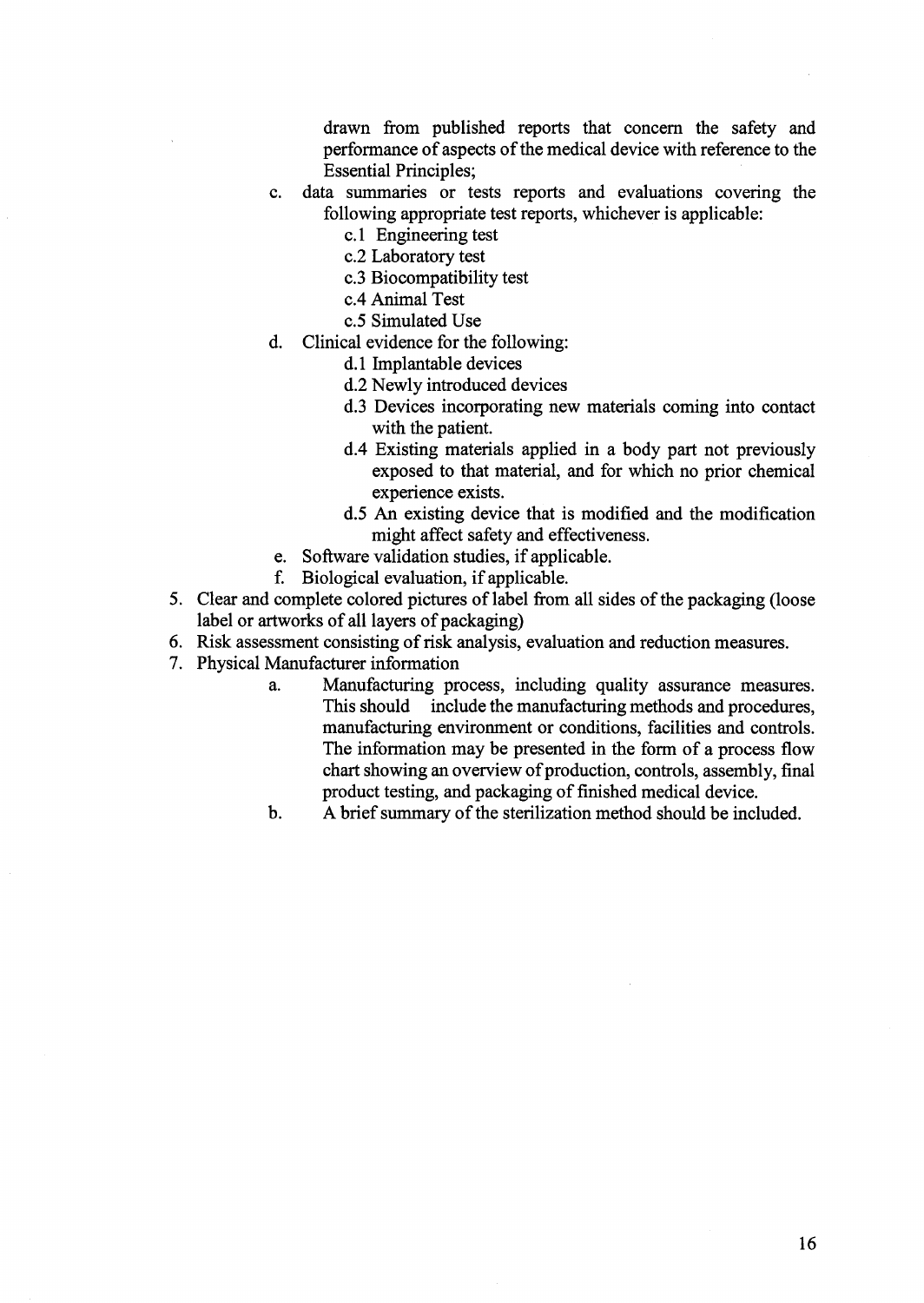## ANNEX E

# Technical Requirements for the Initial Registration of Medical Devices under Class D in Accordancewith the CSDT

- 1. Executive Summary. The executive summary shall include the following information:
	- a. an overview, e.g., introductory descriptive information on the medical device, the intended uses and indications for use of the medical device, any novel features and a synopsis of the content of the CSDT;
	- b. the commercial marketing history;
	- 0. the intended uses and indications in labeling;
	- d. the list of regulatory approvals or marketing clearances obtained;
	- e. the status of any pending request for market clearance; and
	- f. the important safety/performance related information.
- 2. Relevant essential principles and method/s used to demonstrate conformity, if applicable. (See Annex K)
- 3. Device description with the following information:
	- a. Intended use
	- b. Indications of use
	- c. Instruction for use
	- d. Contraindications
	- e. Warnings
	- f. Precautions
	- g. Potential adverse effects
	- . Alternative therapy (practices and procedures)
	- i. Materials. A description of the materials of the device and their physical properties to the extent necessary to demonstrate conformity with the relevant Essential Principles. The information shall include complete chemical, biological and physical characterization of the materials of the device.
	- j. Other Relevant Specifications to include the following:
		- j.1 The functional characteristics and technical performance specifications of the device including, as relevant: accuracy, sensitivity, specificity of measuring and diagnostic medical devices, reliability, and other factors
		- j.2 If applicable, other specifications including chemical, physical, electrical, mechanical, biological, software, sterility, stability, storage and transport, and packaging.
	- k. Other Descriptive Information to demonstrate conformity with the relevant Essential Principles (e.g. biocompatibility category for the finished medical device)
- 4. Summary of Design Verification and Validation Documents:

The validation documents shall consist of the following:

- a. Declaration/Certificates of Conformity to the product standards issued by the manufacturer
- b. Summaries or reports of tests and evaluation based on other standards, manufacturer methods and tests, or alternative ways of demonstrating compliance, such as a listing of and conclusions drawn from published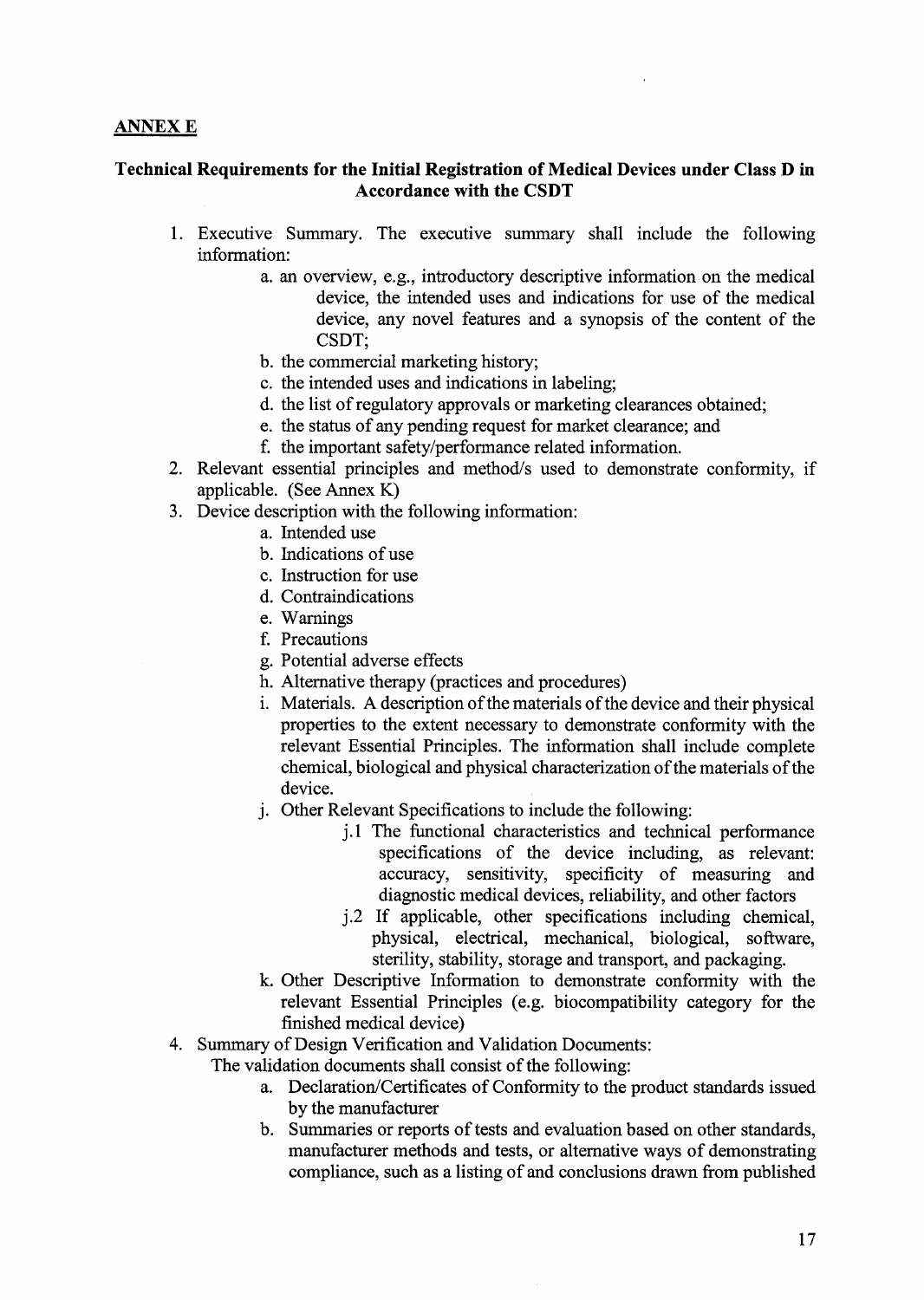reports that concern the safety and performance of aspects of the medical device with reference to the Essential Principles;

- Data summaries or tests reports and evaluations covering the following appropriate test reports, Whichever is applicable:
	- c.1 Engineering test
	- c.2 Laboratory test
	- c.3 Biocompatibility test
	- c.4 Animal Test
	- c.5 Simulated Use
- Clinical evidence
- e. Software validation studies, if applicable.
- f. Biological evaluation, if applicable.
- g. A bibliography of all published reports dealing with the use, safety, and effectiveness of the device.
- 5. Clear and complete colored pictures of label from all sides of the packaging (loose label or artworks of all layers of packaging)
- 6. Risk assessment consisting of risk analysis, evaluation and reduction measures.
- 7. Physical Manufacturer information
	- a. Manufacturing process, including quality assurance measures. This should include the manufacturing methods and procedures, manufacturing environment or conditions, facilities and controls. The information may be presented in the form of a process flow chart showing an overview of production, controls, assembly, final product testing, and packaging of finished medical device.
	- A brief summary of the sterilization method should be included.  $\mathbf{b}$ .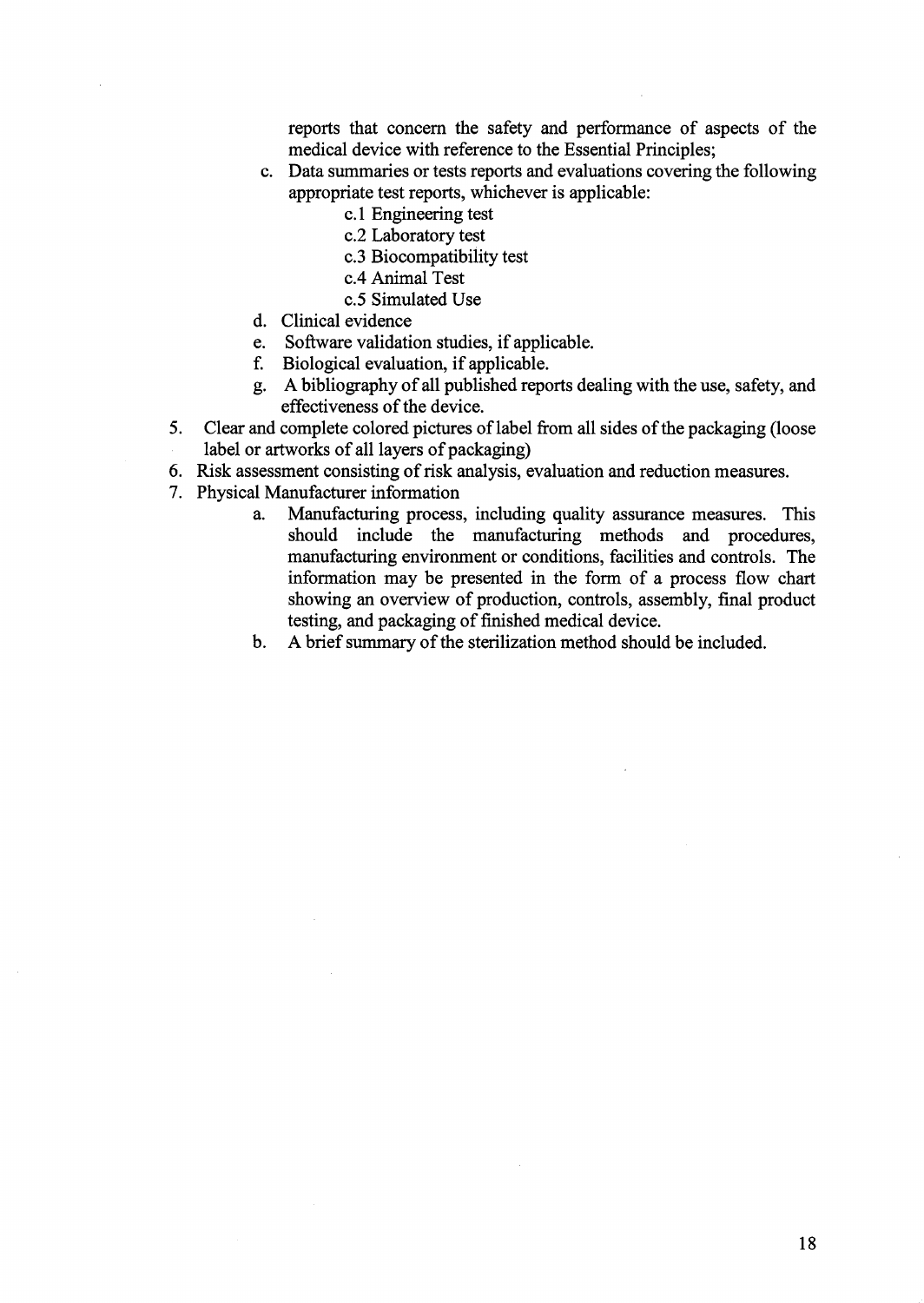# ANNEX F

## Requirements for the Renewal of Notification/Registration of Medical Devices for All Classifications

- 1. Notarized Application Form (Annex H or I)
- 2. Payment
- 3. Copy of Letter of Authorization. For imported medical devices, the copy of the Letter of Authorization shall be accompanied by an original copy of a notarized declaration from the legal manufacturer or product owner attesting that the authorization is true and correct.
- 4. A government issued certificate attesting to the status of the Manufacturer with regard to the competence and reliability of the personnel and facilities, a Quality Systems Certificate of approval, or a compliance certificate for ISO 13485. For imported medical devices, the copy of the certificate shall be accompanied by an original copy of a notarized declaration from the legal manufacturer or product owner attesting that the certificate is true and correct.
- 5. Colored picture of the device from all sides. However, the CDRRHR can require a representative sample or commercial presentation for verification purposes.
- 6. Clear and complete colored pictures of commercial label from all sides of the packaging.